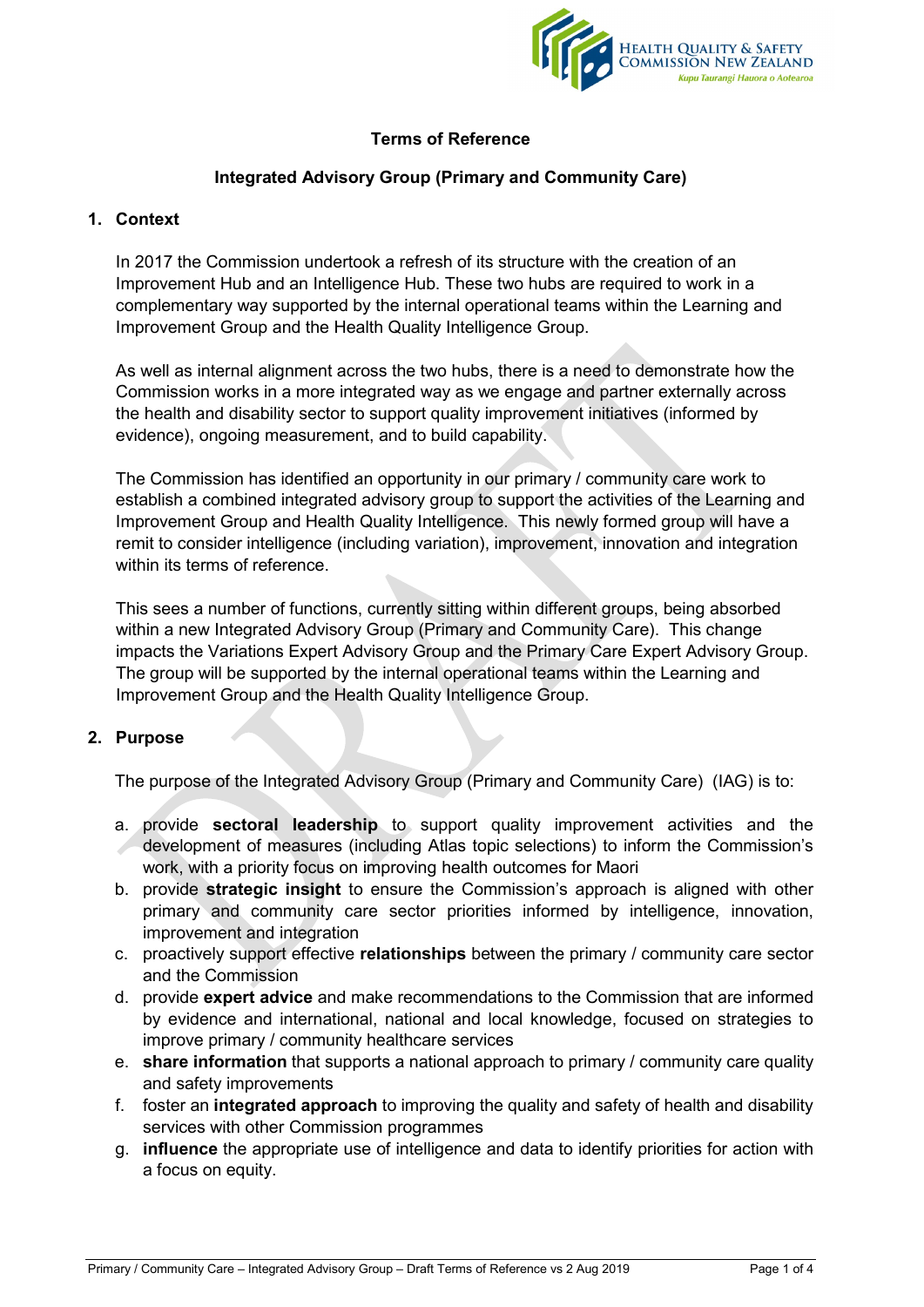

- h. explore opportunities to **build capability** across the sector to sustain quality improvement, and the use of data for analysis and improvement
- i. identify actions that **give effect to the Commission's priorities**: increasing consumer and whānau experience, improving health equity, reducing harm and mortality, and reducing unwarranted variation.

### **3. Governance**

The Directors of Learning and Improvement Group and the Health Quality Intelligence Group have the key accountability for the IAG. The IAG will provide advice and recommendations to the Commission, and the Executive Leadership team, through the Directors (or their respective team representatives), and work in partnership with other expert advisory groups or leadership groups, and the mortality review committees.

### **4. Membership**

The IAG will comprise up to 18 members with significant representation from Māori. The Chair will be appointed by the Commission. The membership will comprise respected leaders and influencers across the sector who are actively engaged in the community or group/s they seek to represent. They will be well connected and respected by their peers and other sector leaders.

Membership will include, but not necessarily all of or limited to, representatives of:

- i. Clinicians from primary / community / secondary care settings, across professional disciplines.
- ii. The Ministry of Health, including representation for the primary care teams and aligned quality improvement work programme.
- iii. University academics.
- iv. Primary health organisations, district health boards and public health system funders.
- v. Professional bodies such as Pharmac and the Royal New Zealand College of General Practitioners (RNZCGP)
- vi. Two (minimum) consumer representatives who can demonstrate their links to consumer groups and can engage with other consumers and their networks as needed.
- vii. At least one member with a Māori perspective.
- viii. At least one member with a Pacific perspective.
- ix. At least one member with a public health perspective.

### **5. Responsibilities**

The IAG has an obligation to conduct its activities in an open and ethical manner. Members are expected to work in partnership with the Commission, and to:

a. work strategically contributing to a sustainable system of improvement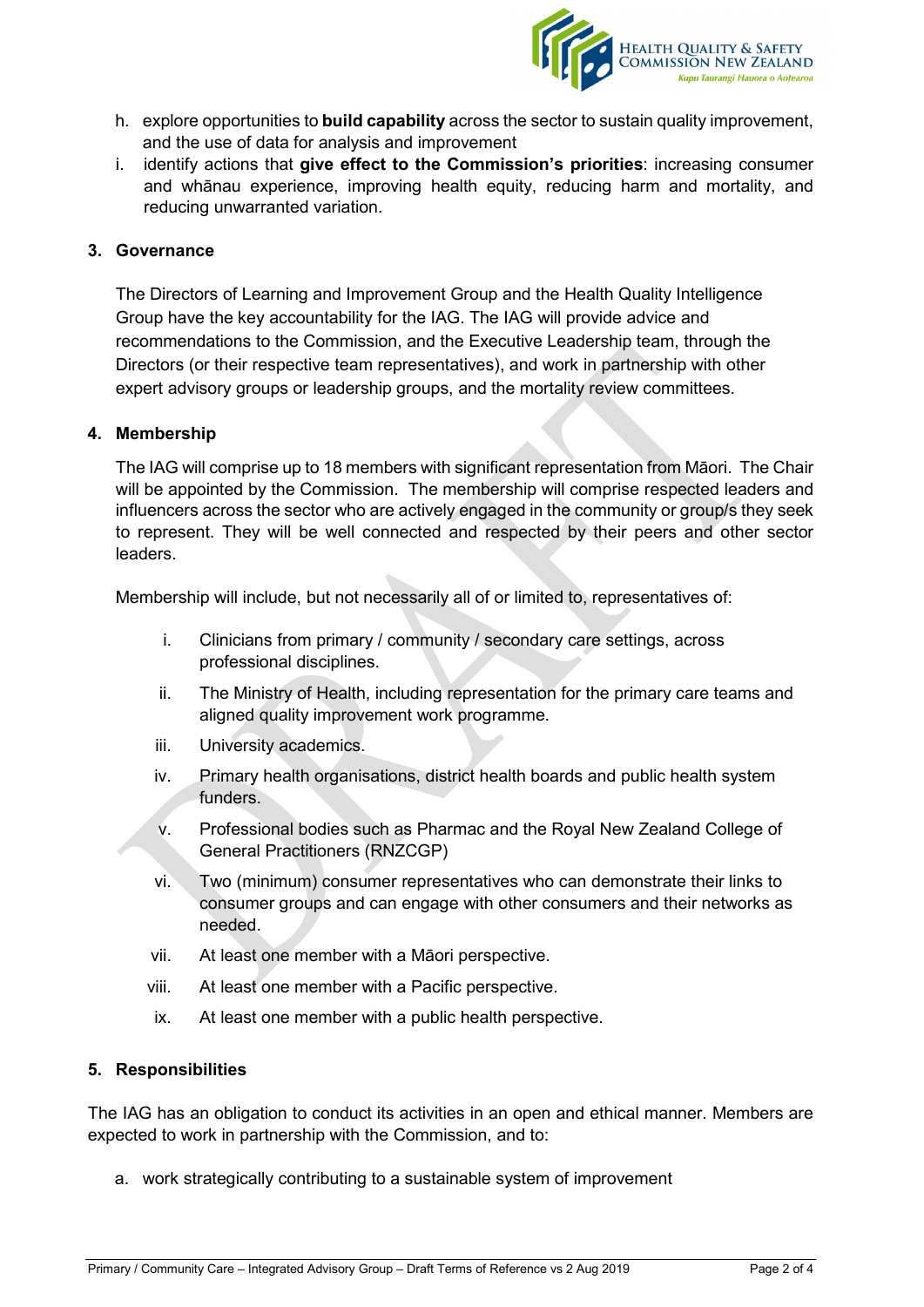

- b. work co-operatively, respecting the views of others with a focus on improving health outcomes and overall system performance as well as improving the experience for health care for consumers, whānau and family
- c. act, as a collective group, in the best interests of quality and safety initiatives locally, regionally and nationally
- d. be a point of liaison with the relevant regional groups and bodies across the primary / community care sector
- e. make every effort to attend all meetings and devote sufficient time to become familiar with the priorities of the group and the wider environment within which it operates
- f. identify and declare any conflicts of interests and proactively manage any conflicts
- g. refer requests for media comments to the Chair of the IAG or the Commission's Chief Executive.

# **6. Meetings and decision-making**

Recommendations to the Commission will be made at the IAG meetings and ratified through the Chair. Decisions will be made by consensus.

- a. The IAG will meet up to four times each year, face to face.
- b. Additional meetings outside of this will be organised, if required (may be virtual).
- c. A quorum will be a minimum of 9 members plus the Chair.
- d. All members will contribute to substantive decisions or recommendations.

### **7. Secretariat**

The IAG will have a secretariat provided by the Commission. The responsibilities of the secretariat will include:

- a. preparing and distributing the agenda and associated papers at least five days prior to meetings
- b. recording and circulating the minutes no later than a fortnight following the meeting date
- c. managing the organisational arrangements for meetings, including flight bookings, the provision of rooms and audio-visual equipment
- d. managing the membership appointment process.

# **8. Reporting and Communication**

Key messages for public dissemination from the IAG will be communicated via the Commission's communication networks and mechanisms such as the website and e-digest newsletter. Other dissemination channels will also be developed relevant to the primary / community care sector.

### **9. Terms and Conditions of Appointment**

Members will be invited to join the IAG or be identified through a nomination process.

Terms of appointment will be for a period of up to three years with the ability to re-appoint for a further term. As members come up for renewal each will be considered on their merits, and informed by the needs of the programme, knowledge continuity and expertise required on the IAG.